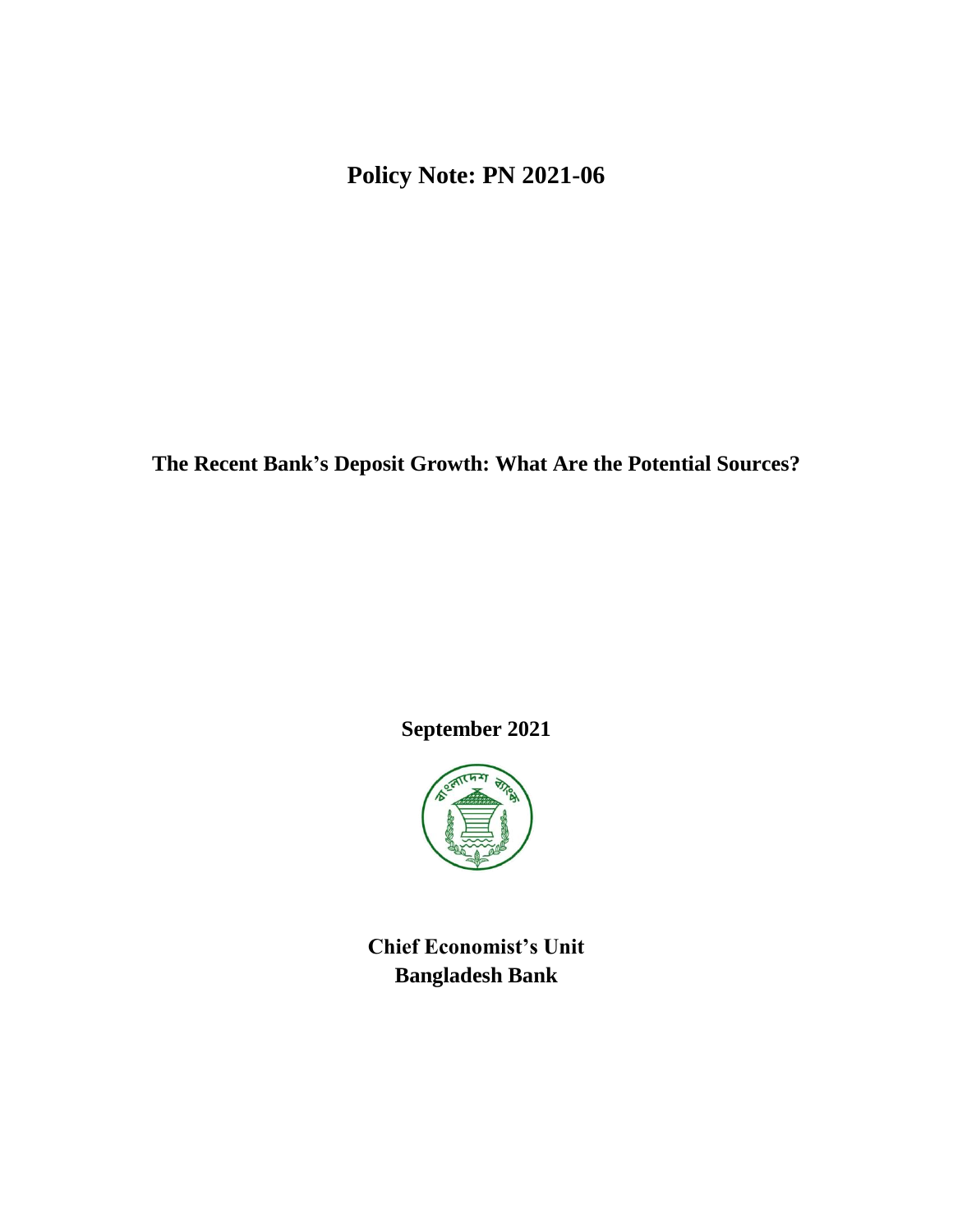### **Policy Note PN: 2021-06**

# **The Recent Bank's Deposit Growth: What Are the Potential Sources?<sup>1</sup>**

### **Abstract**

*The main purpose of this note is to identify the potential sources which might contribute to the recent upsurge in bank's deposit growth in Bangladesh focusing on the covid-19 pandemic. The note finds that higher remittance inflow, streamlined of purchasing national saving certificate (NSC ), introduced of purchasing and interest payment of high-value NSC through bank account, increasing e-money balance, expanding agent banking, and channelized all government cash transfer, stipend, and relief through MFIs contributed upsurge of banks deposit.* 

## **I. Introduction**

Bank deposits play an important role in the financial intermediation process in the financial system of Bangladesh. Banks transform deposit liabilities to assets by making loans and advances. In Bangladesh, like many other developing economies, bank deposits remain the predominant source of funding for banks, accounting for about 74.5 percent of bank liabilities in  $2019<sup>2</sup>$ . The growth of banks deposit might associate with a range of supply and demand factors. The demand for deposits comes from banks and depositors supply them. These activities were disrupted during the covid-19 pandemic period, the very first covid-19 positive case was detected at the beginning of March 2020. It is observed that overall deposit grew 13.1 percent (on average) in the last twelve months between July 2020 to June 2021, whereas private sector credit grew 8.6 percent (on average) for the same period of time. Total deposit stood at BDT 14.20 trillion in FY21 which was 45.0 percent of GDP (FY21) up from 3.37 trillion in FY10 (42.2 percent of GDP).

Month-wise data shows bank deposit growth was following an upward trend during the covid-19 pandemic period although there were few drops especially at the beginning of the pandemic (chart 1). Point to point estimates shows that bank deposit growth was 11.3 percent at end-March 2020 went as low as 10.9 percent at end-June 2020, then gradually were picking up to reach 14.0 percent at end-June 2021 (although witnessed some fluctuation throughout the period). Generally, income level, consumption behavior, and interest rates influence deposit accumulation in the banking sector. However, higher deposit growth along with unexpected behaviors of deposit mobilization during the covid-19 pandemic demands an exploration what are the factors that contribute to deposit upsurge. Against this backdrop, this note will attempt to identify the factors which might contribute to the recent surge in bank deposit growth in Bangladesh.

<sup>&</sup>lt;sup>1</sup> The authors are Md. Ezazul Islam, General Manager, Md. Rashel Hassan, Joint Director, and Md. Abdus Sobhan, Assistant Director, Chief Economist's Unit, Bangladesh Bank. The views expressed in the note are authors own and do not reflect that those of Bangladesh Bank. The authors would like to thank all MPC members for their valuable comments and suggestion for developing the note.

<sup>&</sup>lt;sup>2</sup> Bangladesh Bank (2020), Annual Report 2019-2020.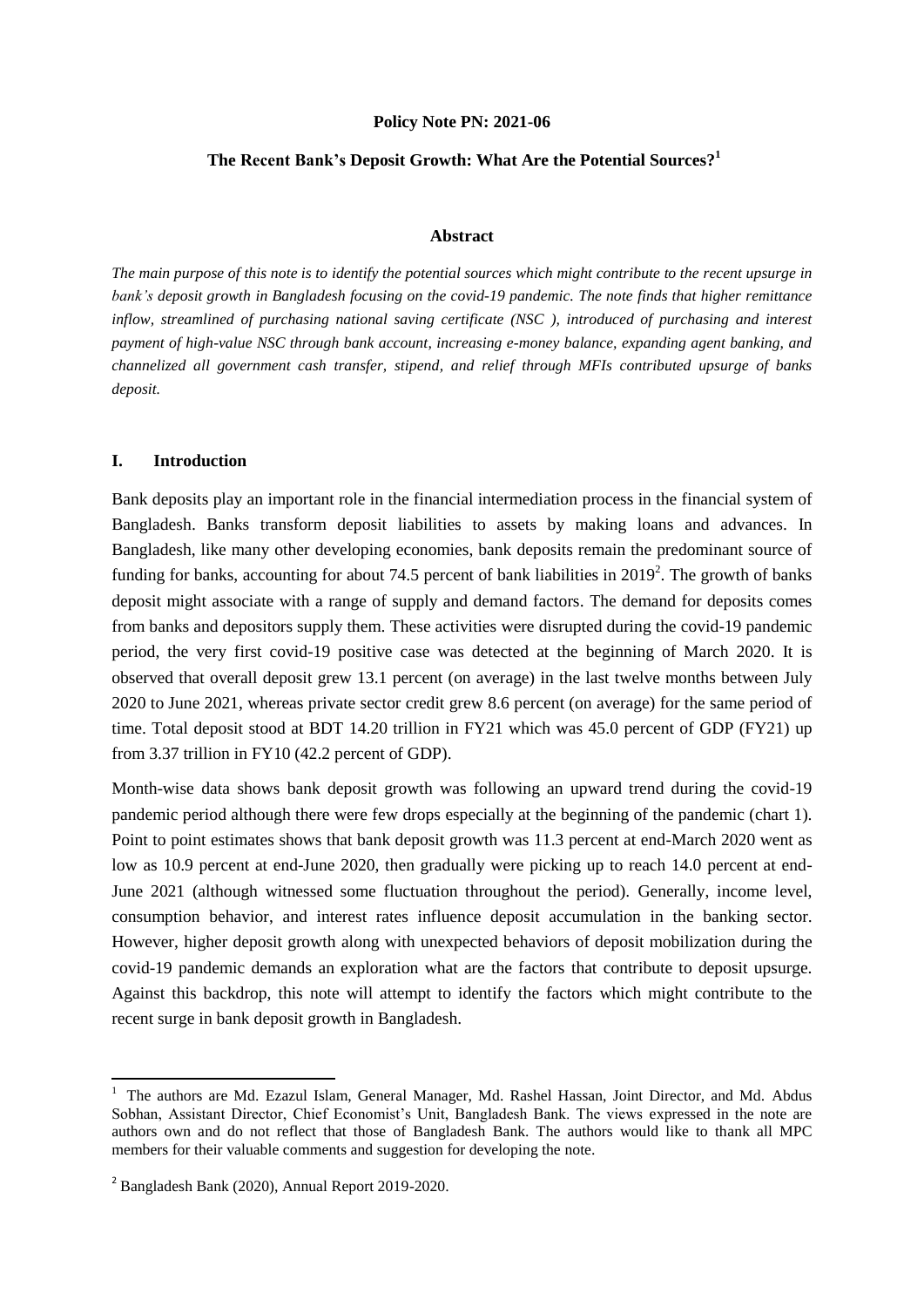### **II. Decomposition of Deposits and its Trends**

The covid-19 pandemic has caused unprecedented damage to the global economy as well as Bangladesh. Bangladesh's economy which is heavily dependent on RMG export along with foreign remittance severely affected due to the global economic meltdown. As a result gross domestic product (GDP) slowed down to 3.51 in FY20. To fight back the pandemic, the government and Bangladesh Bank have taken expansionary fiscal and extraordinary easy monetary policy along with BDT 1.35 trillion stimulus packages for economic recovery. Consequently, economic activities rebounded well and GDP increased to 5.47 percent in FY21 from 3.51 percent in FY20. Moreover, the government / BB imposed a lending interest rate maximum of 9 percent except for credit cards in April 2020 to facilitate speeding up business activities. On the other hand, banks have slashed deposit interest rates. The deposit interest rate (weighted average) declined to 4.99 percent in March 2021 from 5.75 percent in December 2019. The interest rate on fixed deposits which constitute about 45 percent of total deposit, decreased to 5.99 percent in March 2021 from 8.10 percent in December 2019. Despite decreasing interest rates, banks deposit rose significantly by various factors other than the interest rate. The trend in various categories of banks deposits growth is given in Table 1.



| Tabl1 1: Trend in various categories banks deposit growth, in percent |  |  |  |
|-----------------------------------------------------------------------|--|--|--|
|                                                                       |  |  |  |

| o<br><b>Type of Deposit</b>            | л.<br>2016 | o<br>2017 | 2018     | 2019     | 2020  | $2021*$ |
|----------------------------------------|------------|-----------|----------|----------|-------|---------|
| Current and cash account               | 15.46      | 16.23     | 7.60     | 13.90    | 18.68 | 18.32   |
| <b>Savings Deposit</b>                 | 22.01      | 10.89     | 7.95     | 12.42    | 20.60 | 21.55   |
| Convertible Taka account of Foreigners | $-3.93$    | 95.58     | $-59.58$ | $-12.57$ | 25.44 | 19.66   |
| Foreign Currency account               | 34.14      | 56.91     | 21.97    | $-35.36$ | 0.28  | 2.75    |
| <b>Wage Earners Deposits</b>           | 44.67      | $-30.96$  | 92.09    | 9.44     | 24.84 | 17.47   |
| Resident foreign currency deposit      | 38.13      | 9.53      | 26.66    | 42.75    | 6.59  | 15.02   |
| Special Deposit account                | 27.13      | 14.91     | 14.20    | 3.52     | 26.25 | 35.92   |
| Fixed deposits                         | 5.41       | 7.08      | 9.83     | 15.11    | 7.41  | 7.66    |
| Recurring deposits                     | 15.57      | 8.08      | 9.30     | 13.80    | 9.93  | 10.24   |
| Other deposits                         | 25.05      | 7.43      | 6.99     | 0.10     | 19.79 | 11.83   |
| <b>Total Deposits</b>                  | 13.28      | 9.69      | 9.63     | 12.29    | 13.56 | 14.36   |

Source: Scheduled Banks Statistics, Bangladesh Bank

\* As of March end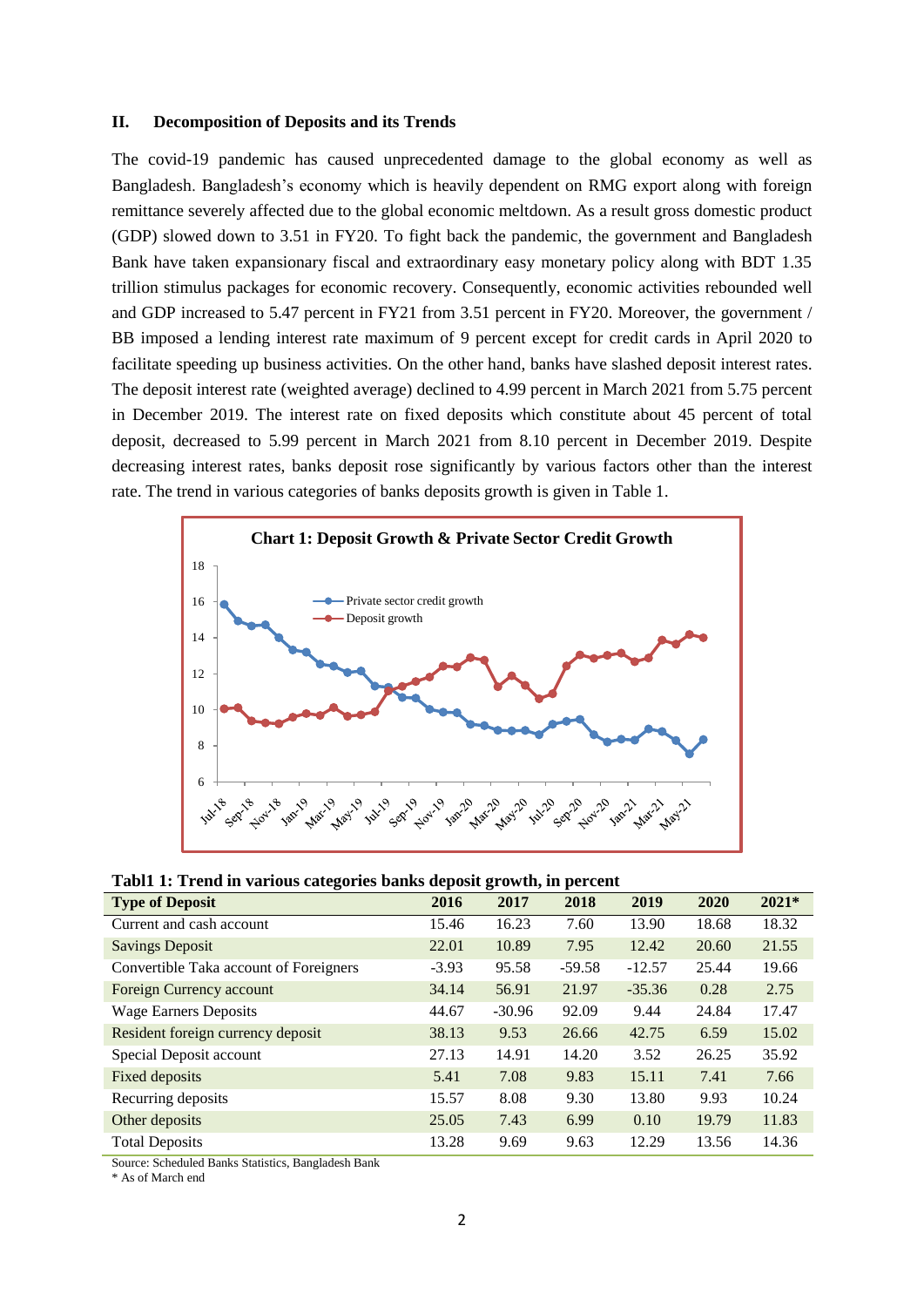Fixed and saving deposits constitute about 66 percent of total deposits. During the covid-19 pandemic, the growth of fixed deposits decelerating 7.41 percent in 2020 from 15.11 percent growth in 2019. On the other hand, saving deposit growth increased sharply to 20.60 percent in 2020 from 12.42 percent in 2019. Some depositors may convert their fixed deposits due to the loss of their jobs/ business in the pandemic time. Besides some people who hold more currencies at the beginning of the pandemic, changed their tendency to hold additional currencies from July 2020, which might contribute to accelerating bank deposit growth as reflected by a sharp decline in currency outside bank data (COB). The currency outside of the bank (COB) is an important determinant of currency demand and is inversely related to deposit growth (C/D ratio). The COB growth was highest at 33.0 % in July 2020 due to pandemic uncertainty and came down to below 10.0 percent at the end of June 2021. In addition to that share of COB to M2 (broad money supply) is about 13 percent and the rest (87 percent) constitute by demand deposit (DD) and time deposit (TD).



#### **III. Others Potential Determinants of Deposits**

## **a. Higher Remittances Inflow**

Unexpectedly remittance inflow has started to increase since the beginning of the covid-19 pandemic in March 2020. Higher remittance inflow contributed to surging deposit growth. In FY21, remittance inflow surged to USD 24.8 billion (BDT 2101.15 billion) up 36 % from the level of USD 18.20 billion in FY20. A preliminary estimate indicates that the contribution of remittance to deposit is about 15 % in FY21. Although remittance inflows contributed significantly to increase bank's deposit, can be considered as a temporary phenomenon as it is highly volatile in nature. Month-wise remittance inflow growth data is evidencing its volatility, the highest growth recorded in April 2021 (89.2%), afterward it started to decelerate to 44.3 % in May 2021, and finally reached 6.0% in June 2021.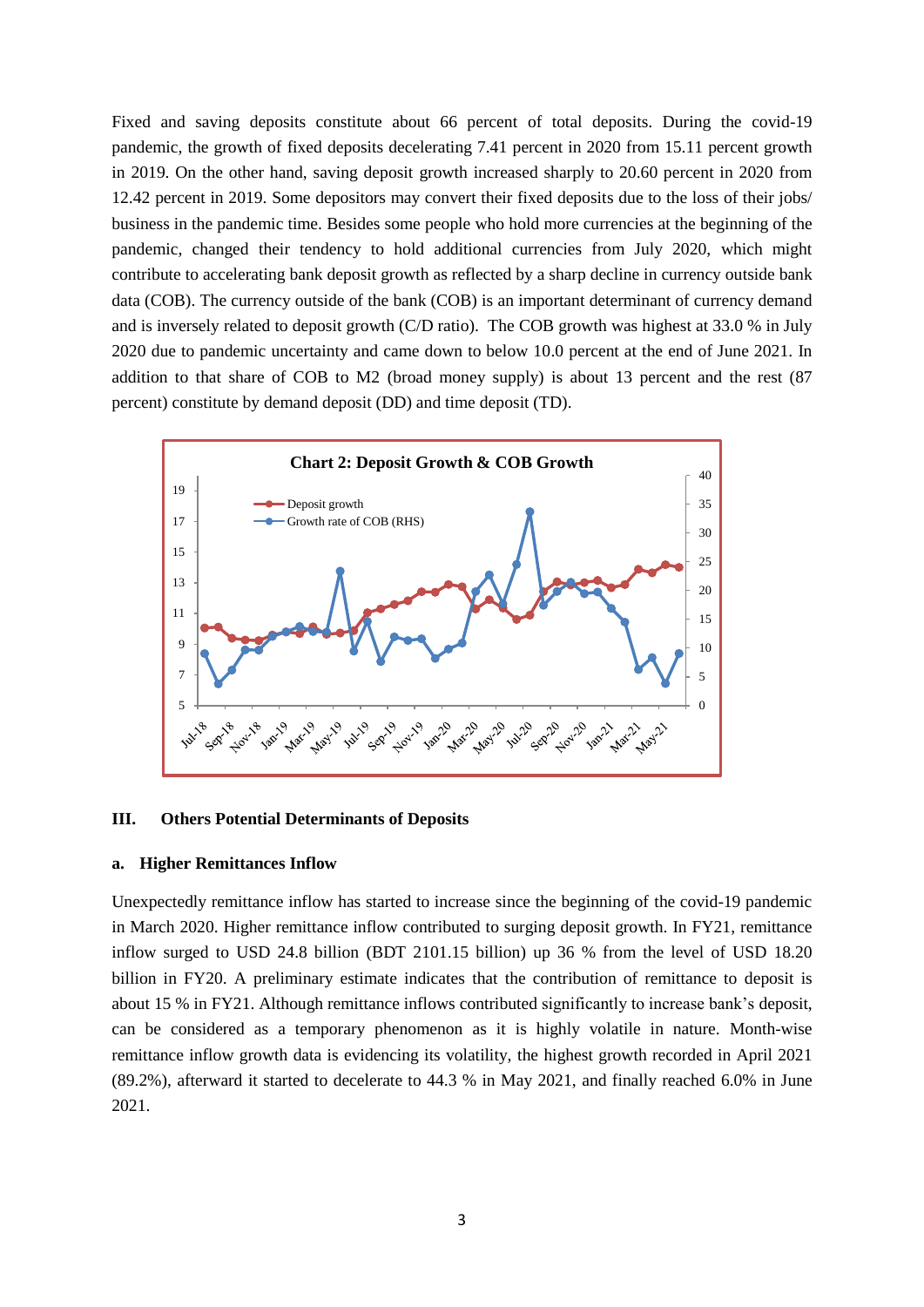

### **b. National Savings Certificate (NSC)**

Recently government has streamlined of buying NSC and also adopted ICT infrastructure for issuing certificates and to delivery interest payments**.** For instance, if an individual want to purchase any NSC, payment has to be made through banking channel (if the value of NSC is above BDT 1 lac). As a result, saving account saw an increase more recently, partly contributed to higher deposit growth as well. Moreover, mandatory submission of NID and TIN while purchasing NSC along with using common server to impose individual buying limit also facilitate bank's deposit growth. The outstanding NSC stood at BDT 4573.56 billion in June 2021 compared to BDT 3417.25 billion in June 2020.

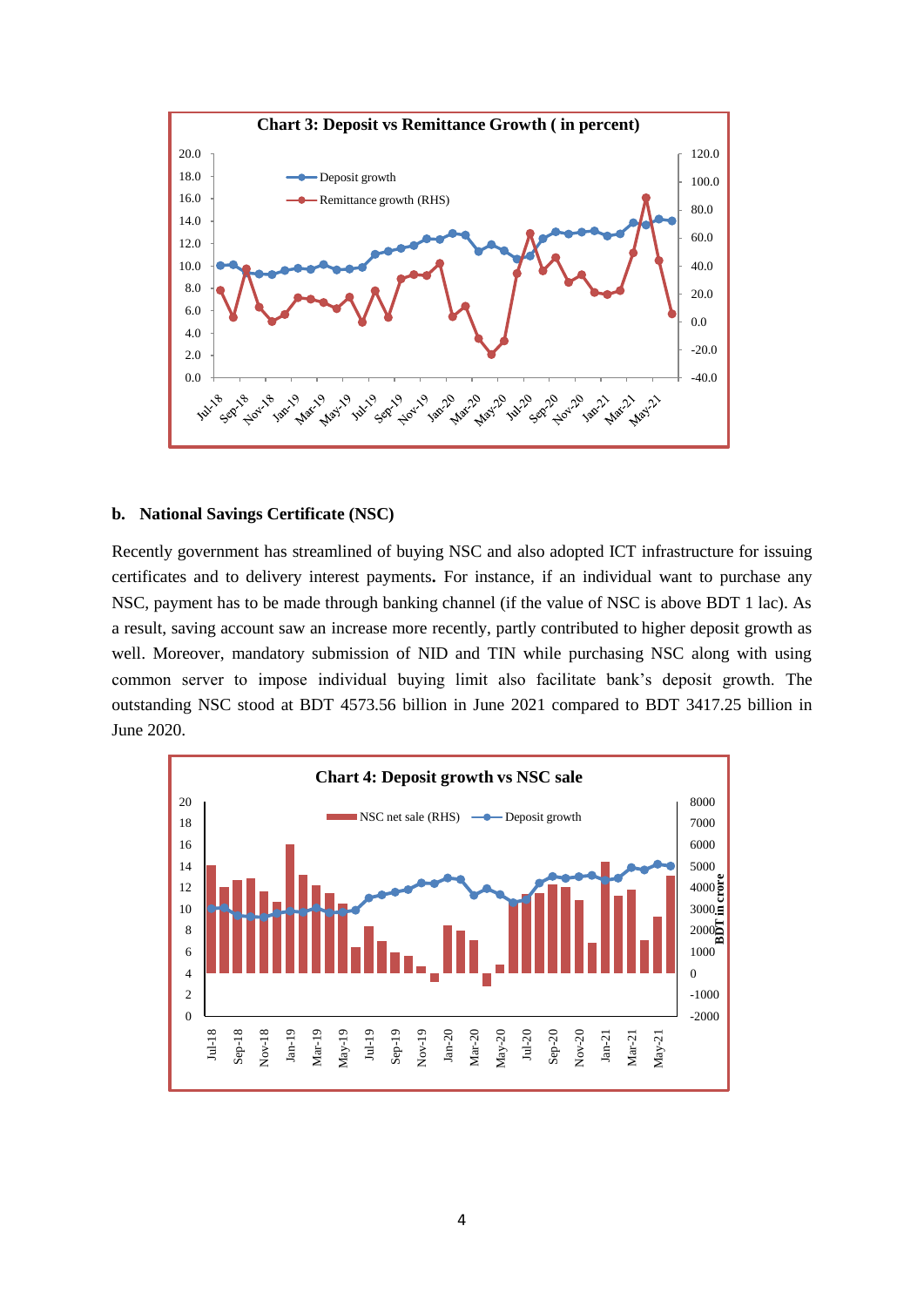# **c. Agent banking**

Agent banking is another factor that is contributing to total deposit growth. Recent data show that it grows by about 100.0 percent to BDT 201.79 billion in June 2021 from that of BDT 101.17 billion in June 2020. The total number of agents is 12995 and the total subscribers are 12 million (As of June 2021).



# **d. Deposit Mobilization by NBFIs**

Deposit mobilization by NBFIs has decelerated since 2017 owing to the bad perception of depositors for many reasons. Outstanding NBFIs deposit shows a declining trend to BDT 445.35 billion in Q22021 from BDT 468 billion in 2017.